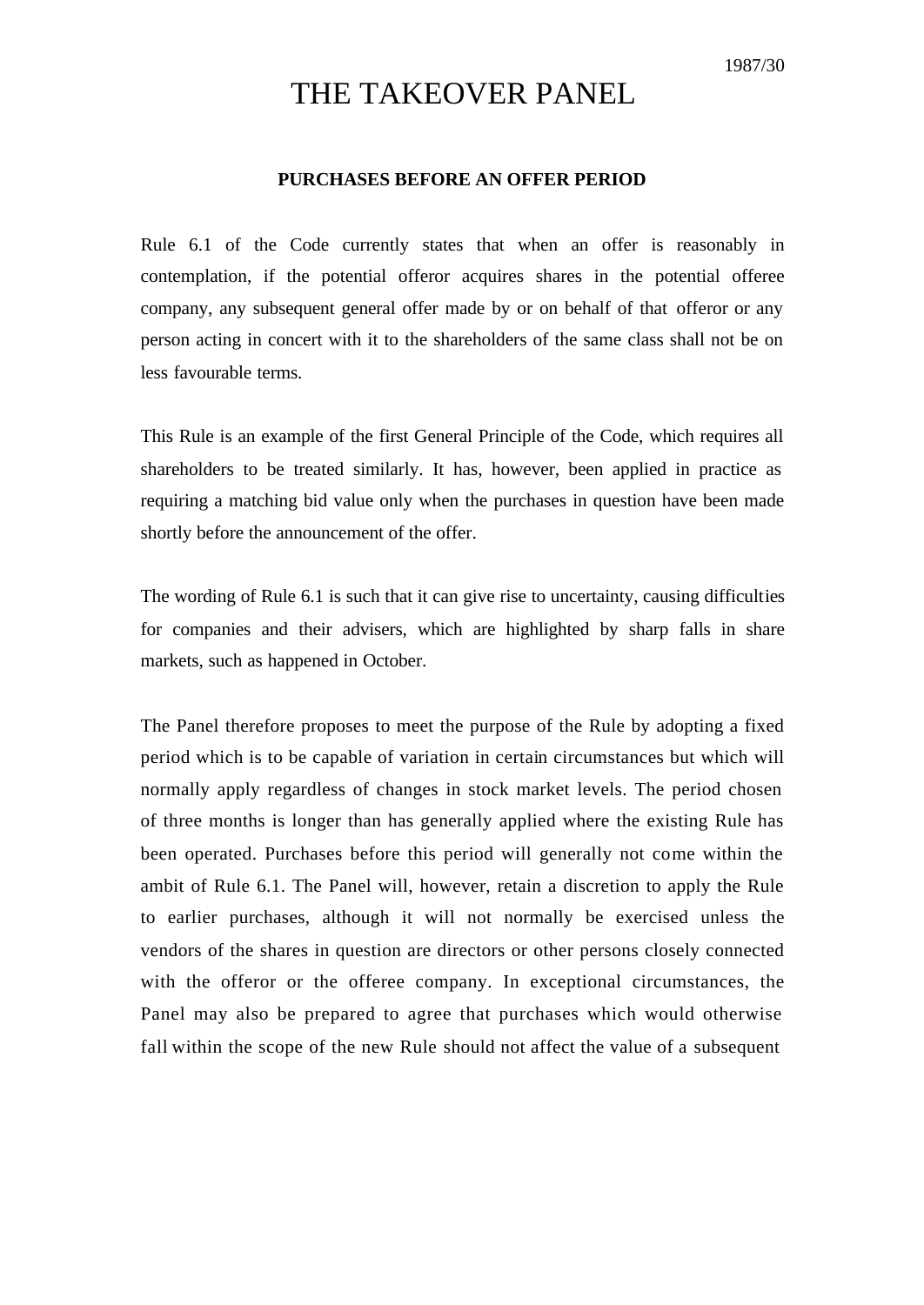offer. Examples of the factors which the Panel might take into account in deciding whether it will agree to adjusted terms are set out in a new Note on the Rule. Minor consequential amendments have also been made to Rule 6.2.

The new Rule will come into effect immediately.

The text of the new Rule 6 is annexed together with the revised notes.

The text of the new Rule will be included in the revised edition of the Code to be published in the New Year.

17 December 1987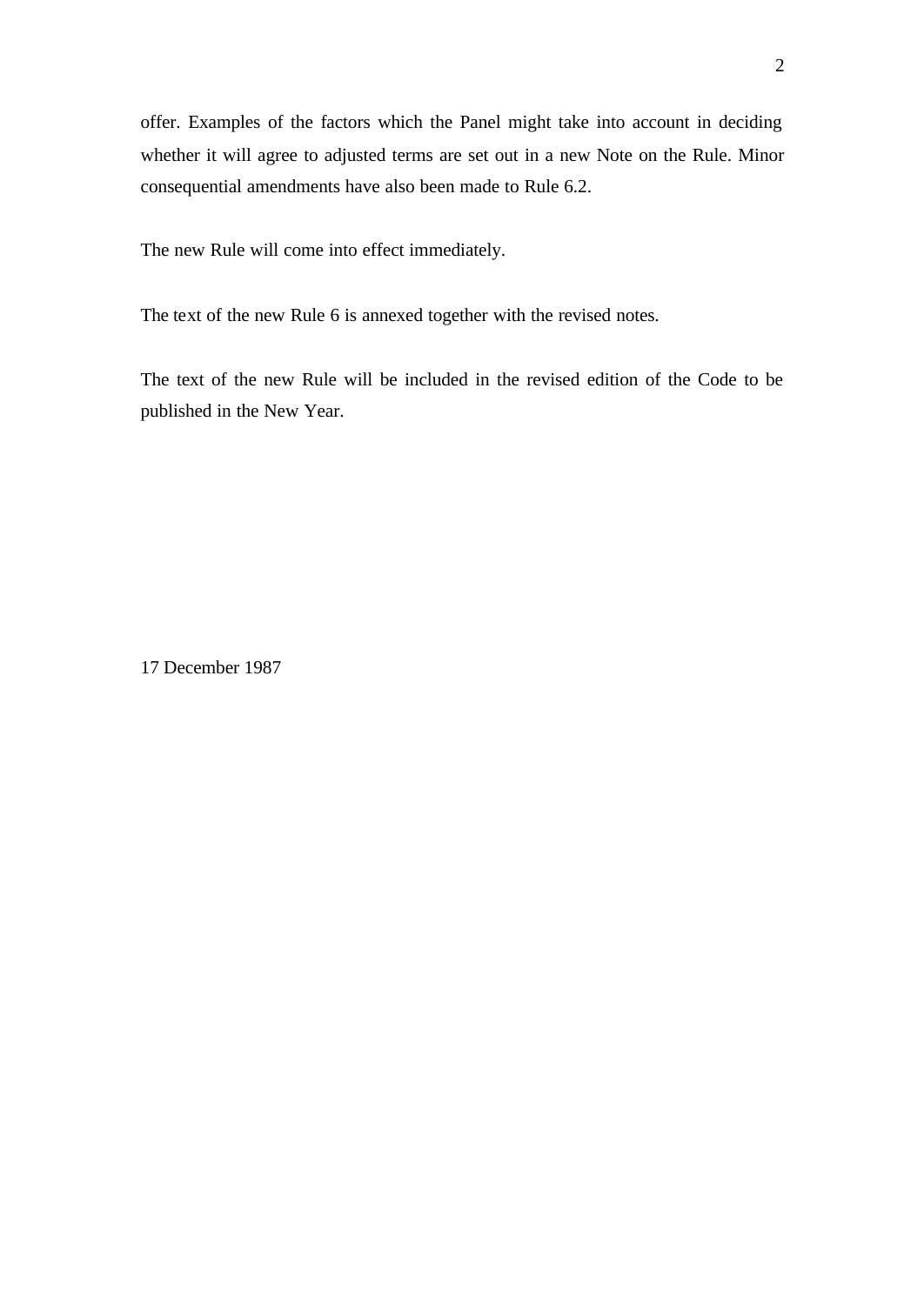### **6.1 PURCHASES BEFORE AN OFFER PERIOD**

Except with the consent of the Panel in cases falling under (a), where an offeror, or any person acting in concert with it, has purchased shares in the offeree company:-

- (a) within the three month period prior to the commencement of the offer period; or
- (b) prior to the three month period referred to in (a), if in the view of the Panel there are circumstances which render such a course necessary in order to give effect to General Principle 1,

the offer to the shareholders of the same class shall not be on less favourable terms.

# **6.2 PURCHASES AT ABOVE THE OFFER PRICE**

- (a) If, after the commencement of the offer period and before the offer closes for acceptance, an offeror or any person acting in concert with it purchases shares at above the offer price (being the then current value of the offer), it shall increase its offer to not less than the highest price paid for the shares so acquired.
- (b) Immediately after the purchase, it must be announced that a revised offer will be made in accordance with this Rule (see also Rule 32). Whenever practicable, the announcement should also state the number of shares purchased and the price paid.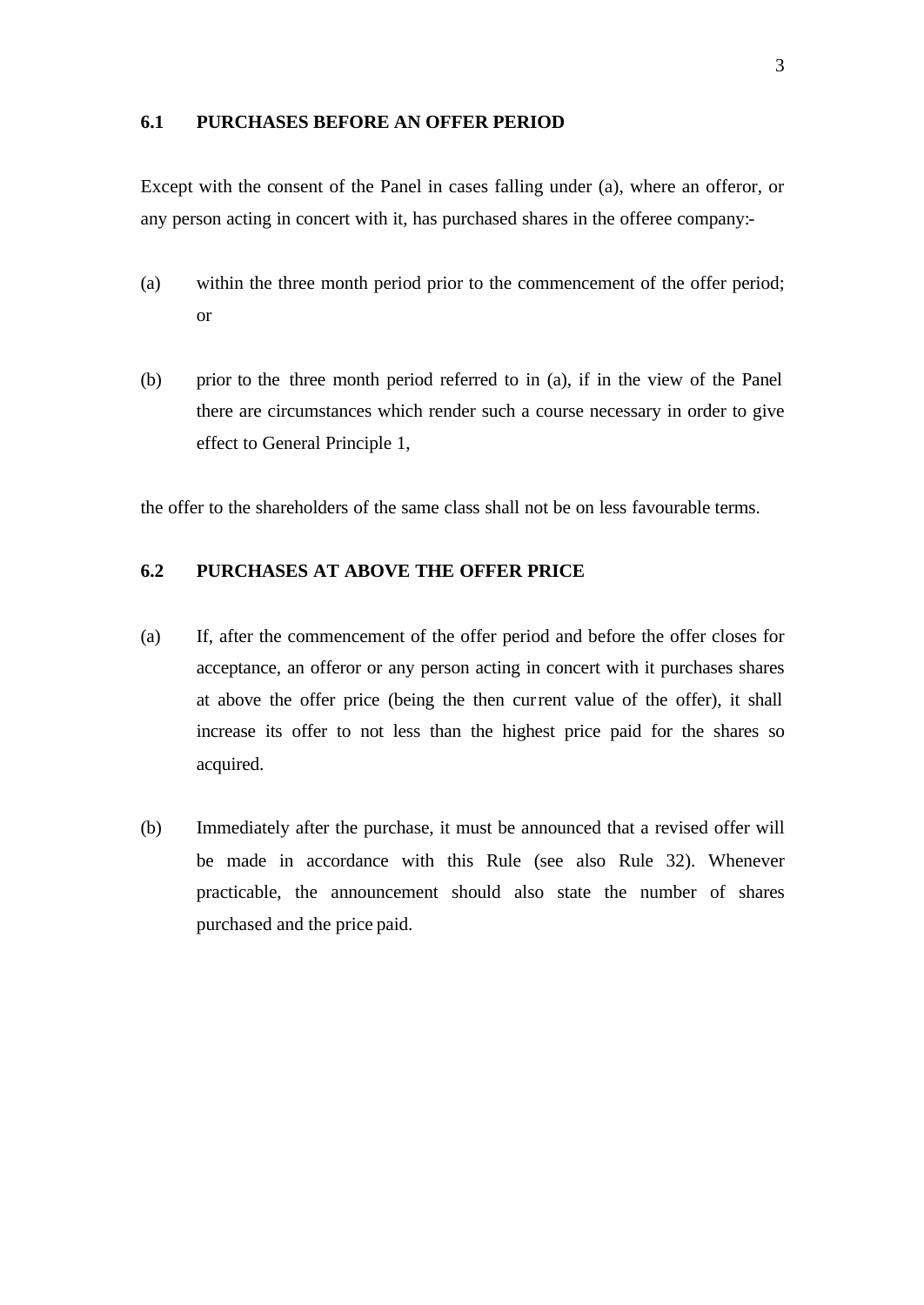#### NOTES ON RULE 6

### 1. Adjusted terms

The Panel's discretion to agree adjusted terms pursuant to Rule 6.1(a) will only be exercised in exceptional circumstances. Factors which the Panel might take into account when considering an application for adjusted terms include:-

- (a) whether the relevant purchase was made on terms then prevailing in the market;
- (b) changes in the market price of the sha res since the relevant purchase;
- (c) the size and timing of the relevant purchase;
- (d) the attitude of the offeree board;
- (e) whether shares have been purchased at high prices from directors or other persons closely connected with the offeror or the offeree company; and
- (f) whether a competing offer has been announced for the offeree company.
- 2. Purchases prior to the three month period

The discretion given to the Panel in Rule 6.1(b) will not normally be exercised unless the vendors are directors or other persons closely connected with the offeror or the offeree company.

## 3. No less favourable terms

For the purpose of Rule 6.1, except where Rule 9 (mandatory offer) or Rule 11 (requirement for cash offer) applies, it will not be necessary to make a cash offer available even if shares have been purchased for cash. However, any securities offered